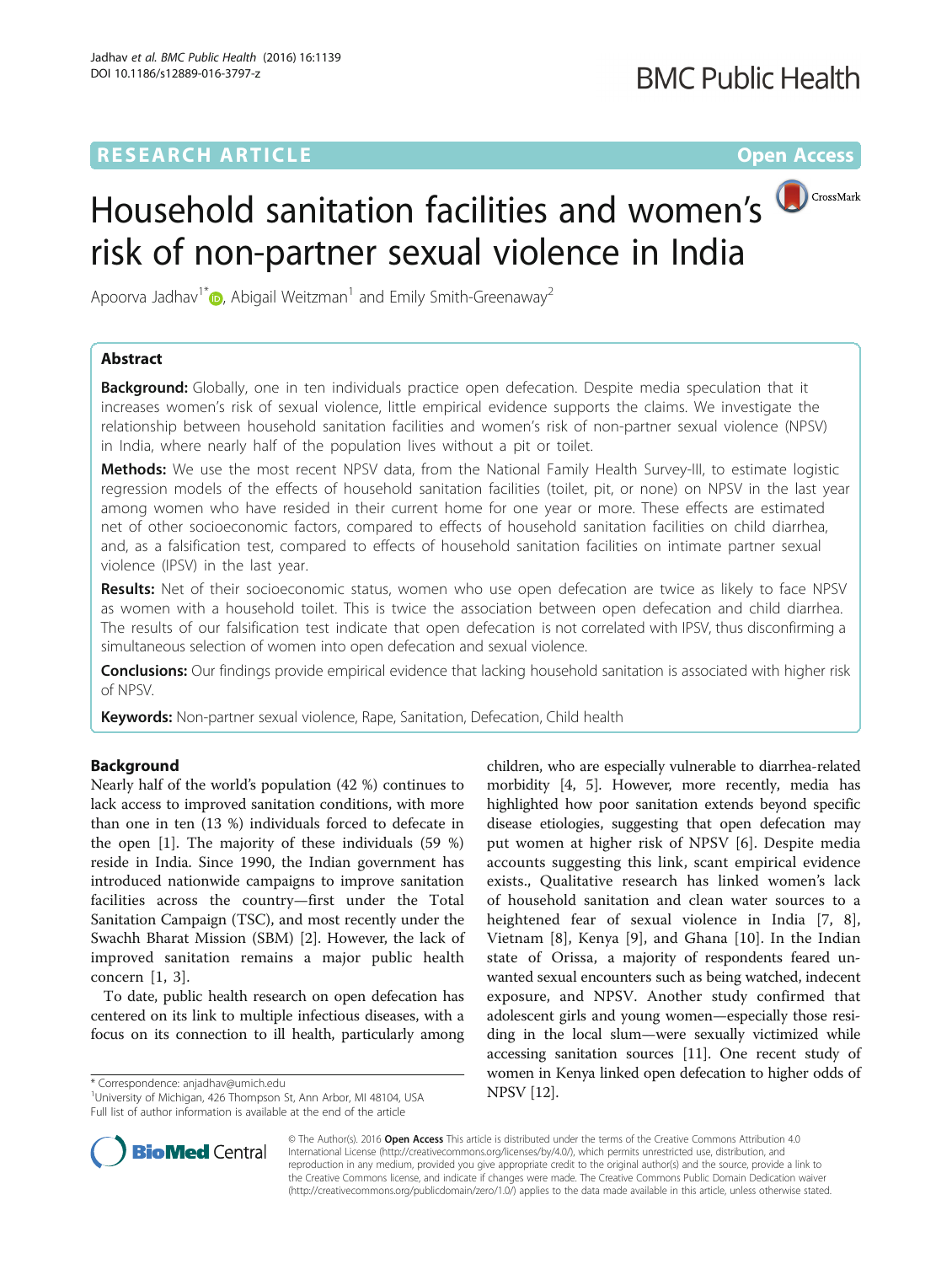We contribute to this body of literature by examining whether women's lack of household sanitary facilities is associated with a higher likelihood of experiencing NPSV. We use the most recent data available on sexual violence in India to test this relationship, estimating the effects net of other socioeconomic characteristics, and employing information from time-specific questions that ensure household sanitation facilities preceded violent incidents. We further rule out selection bias with a falsification test in which we use household sanitation facilities to predict intimate partner sexual violence (IPSV). To contextualize the magnitude of our findings, we conduct a parallel analysis of the relationship between household sanitation facilities and risk of waterborne illness, specifically, child diarrhea.

Our study is an important extension of research on violence against women, exploring a predictor of NPSV that is not well researched. While the data are from 2005-06, they are the most recently available data on sexual violence in India. Moreover, there is no reason to believe that the effects of open defecation on NPSV are period specific. We examine this association by joining two distinct literatures on sexual violence and water, sanitation and hygiene. It has been pointed out that discussions about making progress toward Millennium Development Goal (MDG) 7c – to "halve, by 2015, the proportion of the population without sustainable access to safe drinking water and basic sanitation" – have overlooked the importance of this goal for women's safety [[13](#page-9-0)]. There is a critical need to understand the implications of sanitation facilities beyond the realm of illness. We argue that access to sanitation is a major factor in understanding sexual violence against women, and utilizing toilets may substantially mitigate some women's risk of NPSV.

# Methods

We analyze data from the 2005–06 Indian National Family Health Survey- III (NFHS), a nationally representative dataset collected by ICF international and the Indian Ministry of Health using a stratified random sampling approach [\[14](#page-9-0)]. 68 % of women from the full sample were selected for the domestic violence module, with one woman between the ages of 15 and 49 randomly selected from each household to answer questions about their exposure within the past year to different types of violence, including NPSV. Nearly all women agreed to participate in the module (99 %), which was administered in a private setting to help ensure accuracy of reports. We exclude the small percentage  $(4 \frac{1}{2}, N = 2,908)$  of women who had not resided in their current household for at least one year at the time of the survey, given that we have data on the sanitary facilities solely in women's current household. Because the measure of household sanitary facilities

is at a single point in time, it is possible they changed over the course of the preceding year. The final analytic sample consists of 75,619 women.

To analyze the relationship between household sanitation facilities and NPSV, we classify women's household sanitation facilities into three categories: (1) toilet (i.e., flush, compost, and dry toilets), (2) pit/latrine, and (3) open defecation, which refers to respondents whose property does not contain any type of sanitation facility. We distinguish sexual violence from physical violence using World Health Organization (WHO) definitions. They define physical violence – being pushed, kicked, shoved, dragged on purpose – largely in the realm of intimate partner violence (IPV), while non partner violence is defined largely by sexual violence. Specifically, as any woman aged 15 and over being forced to perform any sexual act that they did not want, by someone other than husband or partner [\[15](#page-9-0)]. Our measure of NPSV is based on responses to two questions. First, all women were asked: "At any time in your life, as a child or as an adult, has anyone ever forced you in any way to have sexual intercourse or perform any other sexual acts?" Never-married respondents who replied "yes" were then asked: "In the last twelve months, has anyone forced you to have sexual intercourse or perform any other sexual acts against your will?" Ever-married respondents who replied "yes" were asked the same question but were specifically asked whether "anyone other than your (current/ last) husband" had forced them to perform such acts. 'Yes' answers from both never- and ever-married respondents are coded 1; 'no' answers for ever experiencing sexual violence or for experiencing sexual violence from someone other than a husband in the prior twelve months are coded 0. Twelve respondents refused to answer the question and are omitted from the analysis  $(<0.01$  % of the sample). No information about the perpetrators, or report of NPSV to authorities, or severity of attack was asked in this survey, which would have added to our understanding of NPSV in India.

We begin our investigation with a bivariate analysis of household sanitation facilities and NPSV. We then conduct a multivariate analysis that adjusts for respondents' demographic characteristics, including number of years of education (0–23); age (15–49 years); relationship status (never married, married, widowed, not living together); caste and religion (upper caste Hindu; scheduled caste/tribe Hindu; other backward caste Hindu; lower class Muslim; forward class Muslim; other scheduled caste/tribe, Christian, or Buddhist; and other); level of urbanization (mega city, large city, small city, large town, small town, rural); and geographic region (North, North-central, North-east, East, West, and South). Last, we rerun our multivariate model of NPSV adjusting for both demographic characteristics and household assets,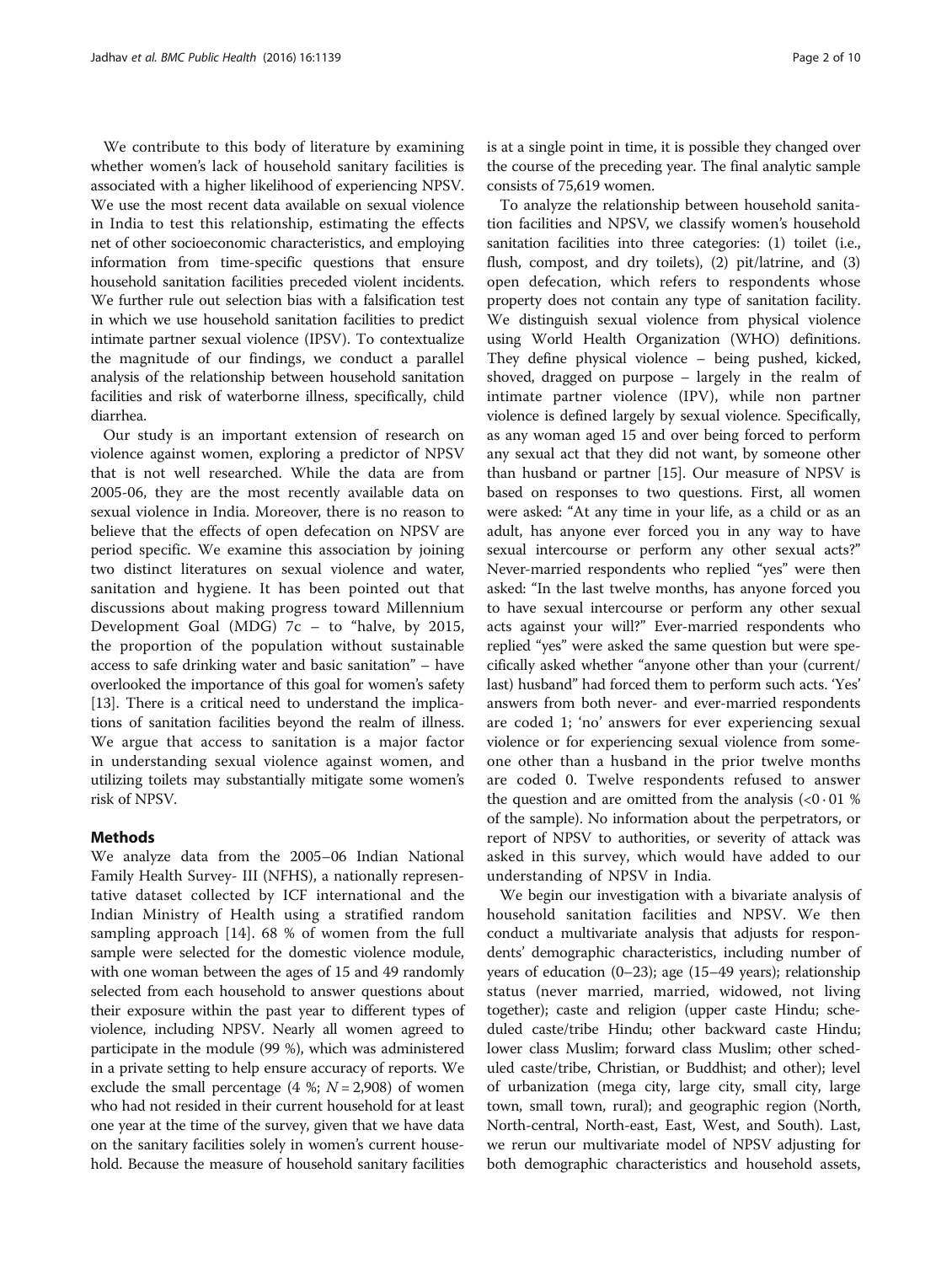which are characterized using both a dummy for electricity and a categorical measure of roof material (natural; man-made and semi-permanent; and man-made and permanent). Because NPSV is measured dichotomously, we use logistic regressions to conduct all bivariate and multivariate analyses.

We estimate two parallel sets of analyses. First, to put the magnitude of our estimated associations of the relationship between women's access to sanitation facilities and NPSV in perspective, we test the relationship between household sanitation facilities and diarrhea among children. This analysis is limited to mothers with a child younger than age five residing in their same household  $(N = 25,285; 33 %$  of the analytic sample). Among respondents with children of this age, those who report that at least one child has had diarrhea within the preceding two weeks are coded (1) for "at least one child sick"; those who report that no child has had diarrhea within the preceding two weeks are coded (0) for "none." Among this sample of respondents, the proportions reporting at least one young child with diarrhea are 10 % (95 % CI  $0.09 - 0.10$ ) for those using a toilet, 13 % (95 % CI  $0 \cdot 11 - 0 \cdot 14$ ) for those using a pit/latrine, and 12 % (95 % CI  $0 \cdot 11 - 0 \cdot 13$ ) for those using open defecation (bivariate analysis not shown).

Second, to address whether the observed associations with NPSV reflect the selection of disadvantaged women into both households that lack sanitation facilities and higher risk of sexual violence, or are specific only to NPSV, we explore whether lack of sanitation facilities is also associated with IPSV. Though we account for socioeconomic factors in our main analyses, we recognize that other unobserved factors could drive a spurious association between household sanitation facilities and sexual violence. However, if this were the case, we would also anticipate to observe an association between household sanitation facilities and IPSV. Because there is no reason to believe there is a direct association between household sanitation facilities and IPSV, documenting such an association would suggest our findings are spurious. However, finding no direct association between sanitation and IPSV would strengthen support that any observed association between household sanitation facilities and NPSV reflects a non-spurious process. Among the full sample, proportions reporting IPSV in the prior 12 months are 5 % (95 % CI  $0.04-0.05$ ) for those using a toilet and 8 % for those using either a pit/latrine  $(95 % CI 0.07-0.09)$ or open defecation (95 % CI:  $0.07 - 0.08$ ).

In our analyses of both child diarrhea, and IPSV, we adjust for the same demographic characteristics and household assets as our most saturated model of NPSV. All analyses are weighted to provide nationally representative estimates. For ease of interpretation, we present the results of all logistic regressions in terms of oddsratios (Tables [2](#page-4-0), [3](#page-6-0) and [4](#page-7-0)).

# Results

Only 53 % (95 % CI  $0.52-0.53$ ) of respondents in our sample have access to sanitation facilities in the household; 8 % (95 % CI  $0.08-0.08$ ) use pits/latrines; and 39 % (95 % CI  $0.38-0.39$ ) use open defecation (univariate analysis not shown). As shown in Fig. 1, women's access to household sanitation facilities varies substantially across regions of India. For instance, in Northeast India, only 10 % (95 % CI  $0.10-0.11$ ) of respondents defecate in the open compared to 50 % (95 % CI  $0.49$ - $0.50$ ) of respondents in East India.

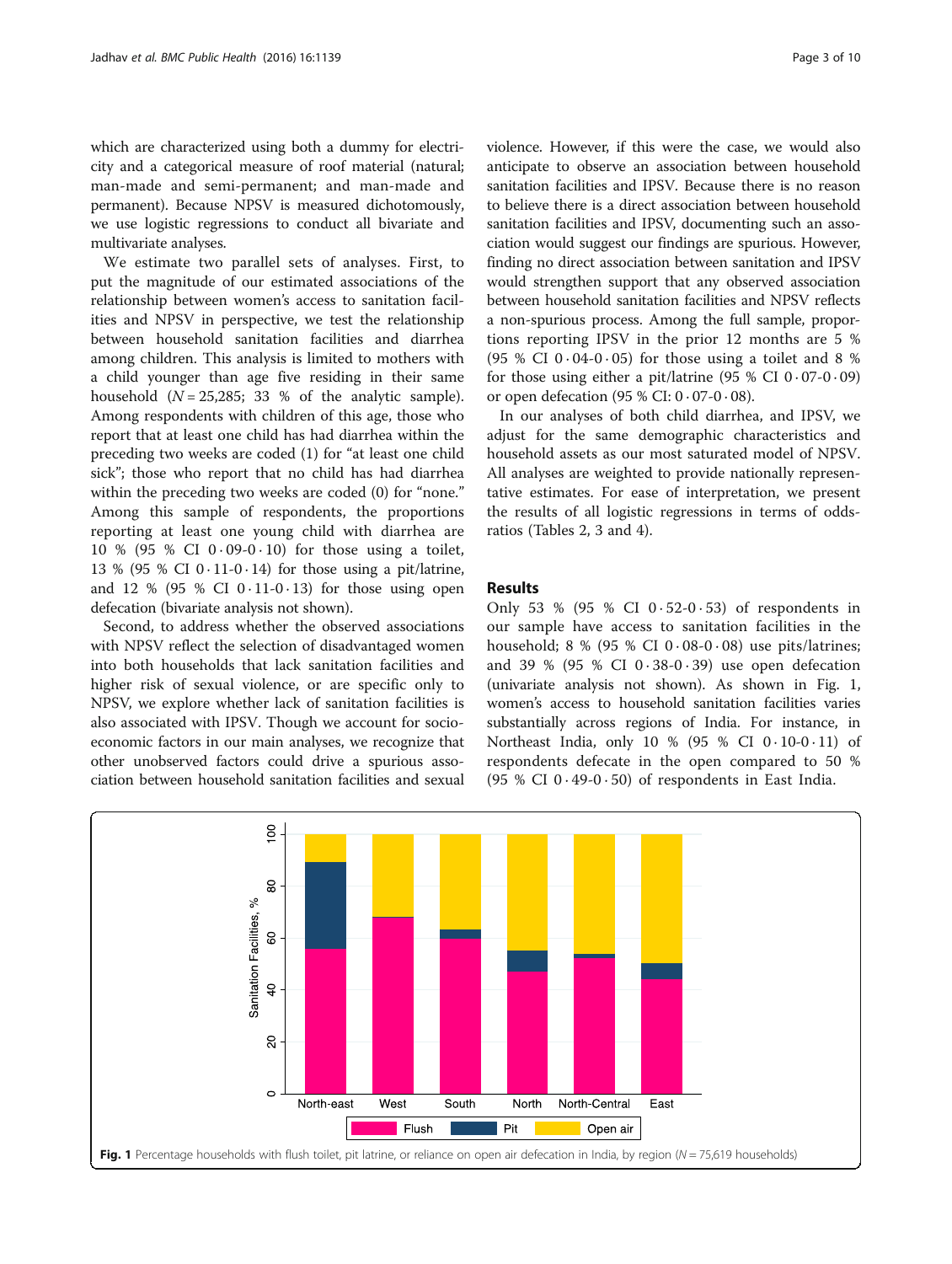As presented in Table 1, NPSV is rare in the Indian context. According to our estimates,  $0.1$  % (95 % CI 0 · 001-0 · 001) of respondents using toilets, 0 · 1 % (95 % CI  $0.0004-0.002$ ) of respondents using pits/ latrines, and  $0.2$  % (95 % CI  $0.001$ - $0.002$ ) of respondents using open defecation had experienced NPSV in the prior year. Despite its rarity, our descriptive analysis indicates that NPSV is twice as common among women using open defecation than it is among women using toilets (t-tests confirm this difference;  $p < 0.05$ ), though we

|  |  | Table 1 Sample characteristics of Indian Women, by their household's sanitation facilities (2005-06), N = 75,619 women |  |  |  |  |  |  |  |  |  |
|--|--|------------------------------------------------------------------------------------------------------------------------|--|--|--|--|--|--|--|--|--|
|--|--|------------------------------------------------------------------------------------------------------------------------|--|--|--|--|--|--|--|--|--|

|                                              | Toilet |                             | Pit/ latrine |                    | Open air |                   |  |
|----------------------------------------------|--------|-----------------------------|--------------|--------------------|----------|-------------------|--|
|                                              | Mean   | (95 % CI)                   | Mean         | (95 % CI)          | Mean     | (95 % CI)         |  |
| Outcomes                                     |        |                             |              |                    |          |                   |  |
| Non-partner sexual violence within 12 months | 0.001  | $(0.001 - 0.001)$           | 0.001        | $(0.0004 - 0.002)$ | 0.002    | $(0.001 - 0.002)$ |  |
| Respondent's demographic characteristics     |        |                             |              |                    |          |                   |  |
| Education (years)                            | 7.75   | $(7 \cdot 71 - 7 \cdot 80)$ | 4.96         | $(4.85 - 5.07)$    | 2.45     | $(2.41 - 2.49)$   |  |
| Age (years)                                  | 30.77  | $(30.69 - 30.86)$           | 29.87        | $(29.66 - 30.09)$  | 29.83    | $(29.73 - 29.93)$ |  |
| Relationship status                          |        |                             |              |                    |          |                   |  |
| Never married                                | 0.18   | $(0.17 - 0.18)$             | 0.15         | $(0.14 - 0.16)$    | 0.11     | $(0.11 - 0.12)$   |  |
| Married                                      | 0.79   | $(0.78 - 0.79)$             | 0.81         | $(0.80 - 0.82)$    | 0.83     | $(0.83 - 0.84)$   |  |
| Widowed                                      | 0.03   | $(0.03 - 0.03)$             | 0.03         | $(0.02 - 0.03)$    | 0.04     | $(0.04 - 0.04)$   |  |
| Not living together                          | 0.01   | $(0.01 - 0.01)$             | 0.02         | $(0.01 - 0.02)$    | 0.01     | $(0.01 - 0.02)$   |  |
| Caste/ religion                              |        |                             |              |                    |          |                   |  |
| Upper Caste Hindu                            | 0.34   | $(0.34 - 0.35)$             | 0.25         | $(0.24 - 0.26)$    | 0.14     | $(0.14 - 0.14)$   |  |
| SC/ST Hindu                                  | 0.14   | $(0.14 - 0.14)$             | 0.18         | $(0.17 - 0.19)$    | 0.33     | $(0.33 - 0.34)$   |  |
| OBC Hindu                                    | 0.28   | $(0.27 - 0.28)$             | 0.19         | $(0.18 - 0.20)$    | 0.40     | $(0.39 - 0.40)$   |  |
| Lower class Muslim                           | 0.06   | $(0.06 - 0.06)$             | 0.04         | $(0.03 - 0.04)$    | 0.04     | $(0.04 - 0.04)$   |  |
| Forward class Muslim                         | 0.10   | $(0.09 - 0.10)$             | 0.25         | $(0.24 - 0.26)$    | 0.05     | $(0.05 - 0.06)$   |  |
| Other SC/ST, Christian, Buddhist             | 0.04   | $(0.03 - 0.04)$             | 0.05         | $(0.05 - 0.06)$    | 0.02     | $(0.02 - 0.02)$   |  |
| Other                                        | 0.05   | $(0.05 - 0.05)$             | 0.04         | $(0.04 - 0.05)$    | 0.02     | $(0.02 - 0.02)$   |  |
| City size                                    |        |                             |              |                    |          |                   |  |
| Mega city                                    | 0.08   | $(0.08 - 0.08)$             | 0.004        | $(0.002 - 0.01)$   | 0.001    | $(0.001 - 0.002)$ |  |
| Large city                                   | 0.17   | $(0.17 - 0.18)$             | 0.05         | $(0.04 - 0.05)$    | 0.01     | $(0.01 - 0.01)$   |  |
| Small city                                   | 0.18   | $(0.17 - 0.18)$             | 0.05         | $(0.05 - 0.06)$    | 0.02     | $(0.02 - 0.03)$   |  |
| Large town                                   | 0.04   | $(0.04 - 0.05)$             | 0.02         | $(0.02 - 0.02)$    | 0.01     | $(0.01 - 0.01)$   |  |
| Small town                                   | 0.17   | $(0.17 - 0.17)$             | 0.11         | $(0.10 - 0.12)$    | 0.06     | $(0.05 - 0.06)$   |  |
| Rural                                        | 0.35   | $(0.35 - 0.36)$             | 0.77         | $(0.76 - 0.78)$    | 0.90     | $(0.90 - 0.90)$   |  |
| Geographic region                            |        |                             |              |                    |          |                   |  |
| North                                        | 0.11   | $(0.11 - 0.11)$             | 0.12         | $(0.11 - 0.13)$    | 0.11     | $(0.10 - 0.11)$   |  |
| North-central                                | 0.23   | $(0.23 - 0.24)$             | 0.13         | $(0.12 - 0.14)$    | 0.35     | $(0.35 - 0.36)$   |  |
| North-east                                   | 0.04   | $(0.04 - 0.04)$             | 0.32         | $(0.30 - 0.33)$    | 0.01     | $(0.01 - 0.02)$   |  |
| East                                         | 0.13   | $(0.13 - 0.14)$             | 0.26         | $(0.25 - 0.27)$    | 0.19     | $(0.18 - 0.19)$   |  |
| West                                         | 0.21   | $(0.20 - 0.21)$             | 0.01         | $(0.01 - 0.02)$    | 0.12     | $(0.12 - 0.13)$   |  |
| South                                        | 0.28   | $(0.27 - 0.28)$             | $0 \cdot 16$ | $(0.15 - 0.17)$    | 0.22     | $(0.21 - 0.22)$   |  |
| Household Assets                             |        |                             |              |                    |          |                   |  |
| Has electricity in house                     | 0.92   | $(0.92 - 0.92)$             | 0.61         | $(0.60 - 0.62)$    | 0.52     | $(0.52 - 0.53)$   |  |
| Roof material                                |        |                             |              |                    |          |                   |  |
| Natural                                      | 0.06   | $(0.06 - 0.06)$             | 0.20         | $(0.19 - 0.21)$    | 0.32     | $(0.32 - 0.33)$   |  |
| Man- made, semi- permanent                   | 0.18   | $(0.18 - 0.19)$             | 0.40         | $(0.39 - 0.41)$    | 0.16     | $(0.15 - 0.16)$   |  |
| Man- made, permanent                         | 0.75   | $(0.75 - 0.76)$             | 0.40         | $(0.39 - 0.41)$    | 0.52     | $(0.52 - 0.53)$   |  |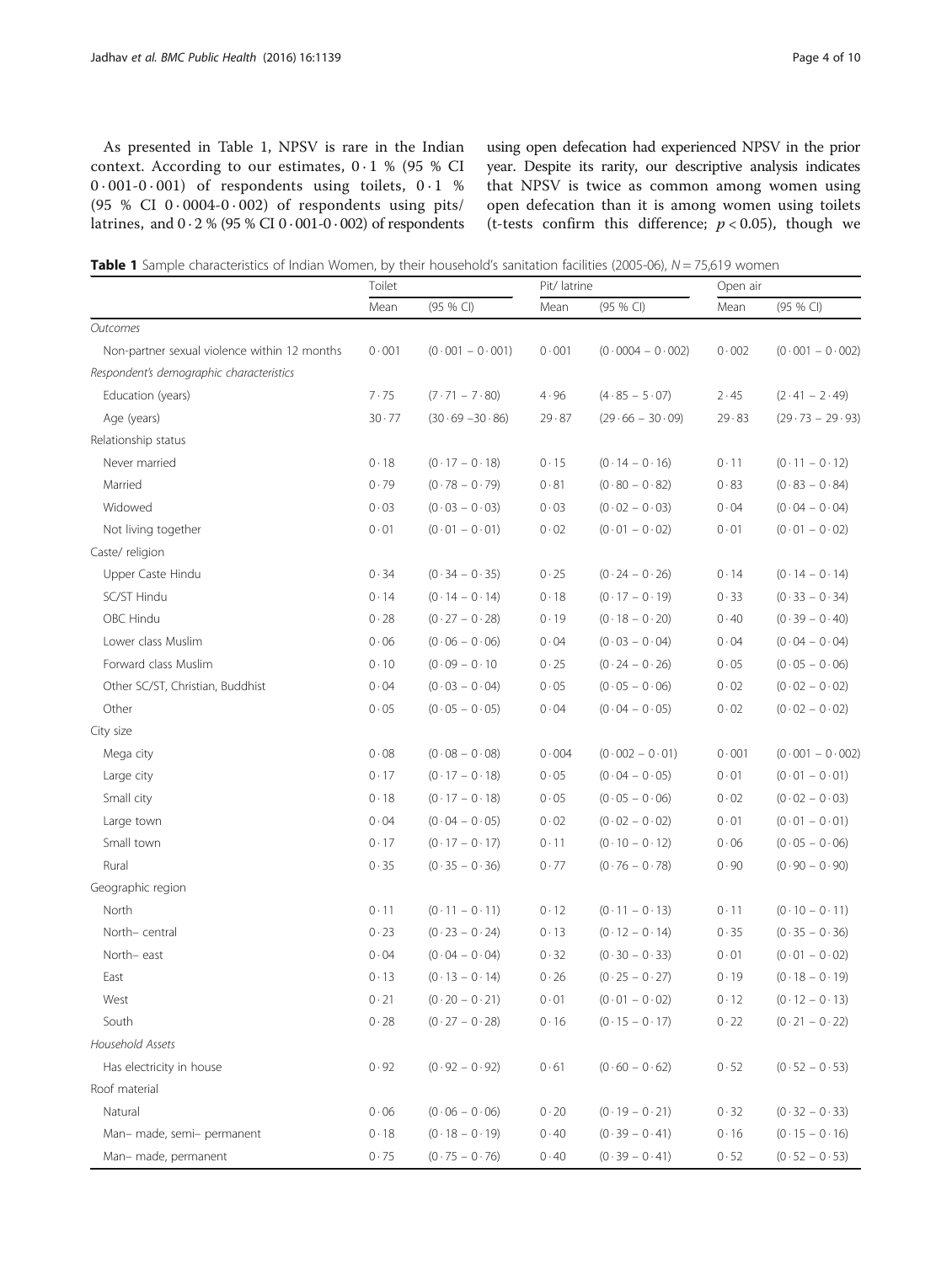|                                          | Model 1         |             | Model 2                      |                             | Model 3 (Full model)         |                                                                  |  |  |
|------------------------------------------|-----------------|-------------|------------------------------|-----------------------------|------------------------------|------------------------------------------------------------------|--|--|
|                                          | Bivariate       |             | Adjusted for                 | demographic characteristics |                              | Adjusted for demographic<br>characteristics and household assets |  |  |
|                                          | Odds ratio      |             |                              | Odds ratio                  |                              | Odds ratio                                                       |  |  |
|                                          | (95 % CI)       | $p$ -value  | (95 % CI)                    | $p$ -value                  | (95 % CI)                    | $p$ -value                                                       |  |  |
| Sanitation facilities                    |                 |             |                              |                             |                              |                                                                  |  |  |
| Toilet                                   | $\mathbf{1}$    | <b>NA</b>   | $\mathbf{1}$                 | <b>NA</b>                   | $\mathbf{1}$                 | <b>NA</b>                                                        |  |  |
| Pit                                      | 1.29            | 0.67        | 0.58                         | 0.31                        | 0.59                         | 0.33                                                             |  |  |
|                                          | $(0.40 - 4.19)$ |             | $(0.20 - 1.66)$              |                             | $(0.20 - 1.70)$              |                                                                  |  |  |
| Open air                                 | $2 \cdot 14$    | $0\cdot004$ | 2.15                         | 0.02                        | $2 \cdot 25$                 | 0.02                                                             |  |  |
|                                          | $(1.28 - 3.56)$ |             | $(1 \cdot 11 - 4 \cdot 15)$  |                             | $(1.13 - 4.50)$              |                                                                  |  |  |
| Respondent's demographic characteristics |                 |             |                              |                             |                              |                                                                  |  |  |
| Education                                |                 |             | $\mathbf{1}$                 | 0.98                        | $\mathbf{1}$                 | 0.93                                                             |  |  |
|                                          |                 |             | $(0.93 - 1.08)$              |                             | $(0.93 - 1.07)$              |                                                                  |  |  |
| Age                                      |                 |             | 0.96                         | 0.014                       | 0.96                         | 0.01                                                             |  |  |
|                                          |                 |             | $(0.93 - 0.99)$              |                             | $(0.93 - 0.99)$              |                                                                  |  |  |
| Relationship status                      |                 |             |                              |                             |                              |                                                                  |  |  |
| Never married                            |                 |             | $\mathbf{1}$                 | <b>NA</b>                   | $\mathbf{1}$                 | <b>NA</b>                                                        |  |  |
| Married                                  |                 |             | 0.52                         | 0.09                        | 0.52                         | 0.09                                                             |  |  |
|                                          |                 |             | $(0.24 - 1.11)$              |                             | $(0.24 - 1.11)$              |                                                                  |  |  |
| Widowed                                  |                 |             | 3.54                         | 0.03                        | 3.52                         | 0.03                                                             |  |  |
|                                          |                 |             | $(1.14 - 10.99)$             |                             | $(1.13 - 10.95)$             |                                                                  |  |  |
| Not living together                      |                 |             | 0.69                         | 0.67                        | 0.70                         | 0.68                                                             |  |  |
|                                          |                 |             | $(0.13 - 3.73)$              |                             | $(0.13 - 3.79)$              |                                                                  |  |  |
| Caste/ religion                          |                 |             |                              |                             |                              |                                                                  |  |  |
| Upper caste Hindu                        |                 |             | $\mathbf{1}$                 | <b>NA</b>                   | $\mathbf{1}$                 | <b>NA</b>                                                        |  |  |
| SC/ST Hindu                              |                 |             | 2.71                         | 0.02                        | 2.74                         | 0.02                                                             |  |  |
|                                          |                 |             | $(1.17 - 6.31)$              |                             | $(1.18 - 6.34)$              |                                                                  |  |  |
| OBC Hindu                                |                 |             | 1.44                         | 0.43                        | 1.44                         | 0.42                                                             |  |  |
|                                          |                 |             | $(0.59 - 3.50)$              |                             | $(0.59 - 3.50)$              |                                                                  |  |  |
| Lower class Muslim                       |                 |             | 6.75                         | $<$ 0 $\cdot$ 001           | 6.75                         | $<$ 0 $\cdot$ 001                                                |  |  |
|                                          |                 |             | $(2.36 - 19.29)$             |                             | $(2.36 - 19.32)$             |                                                                  |  |  |
| Forward class Muslim                     |                 |             | 2.62                         | 0.11                        | $2 \cdot 60$                 | 0.11                                                             |  |  |
|                                          |                 |             | $(0.80 - 8.59)$              |                             | $(0.81 - 8.35)$              |                                                                  |  |  |
| Other SC/ST, Christian, Buddhist         |                 |             | 1.62                         | 0.42                        | $1\cdot 64$                  | 0.41                                                             |  |  |
|                                          |                 |             | $(0.50 - 5.18)$              |                             | $(0.51 - 5.25)$              |                                                                  |  |  |
| Other                                    |                 |             | 0.38                         | 0.05                        | 0.37                         | 0.04                                                             |  |  |
|                                          |                 |             | $(0.15 - 0.99)$              |                             | $(0.14 - 0.97)$              |                                                                  |  |  |
| City size                                |                 |             |                              |                             |                              |                                                                  |  |  |
| Mega city                                |                 |             | $\mathbf{1}$                 | NA.                         | $\mathbf{1}$                 | <b>NA</b>                                                        |  |  |
| Large city                               |                 |             | 9.79                         | 0.04                        | 9.78                         | 0.04                                                             |  |  |
|                                          |                 |             | $(1 \cdot 10 - 86 \cdot 72)$ |                             | $(1 \cdot 10 - 87 \cdot 33)$ |                                                                  |  |  |
| Small city                               |                 |             | 9.34                         | 0.05                        | 9.27                         | $0 \cdot 05$                                                     |  |  |

 $(1 \cdot 04 - 84 \cdot 09)$   $(1 \cdot 03 - 83 \cdot 32)$ 

<span id="page-4-0"></span>Table 2 Logistic regression model results of the association between Indian women's household sanitation facilities and their experience of NPV within the last twelve months (2005-06),  $N = 75,619$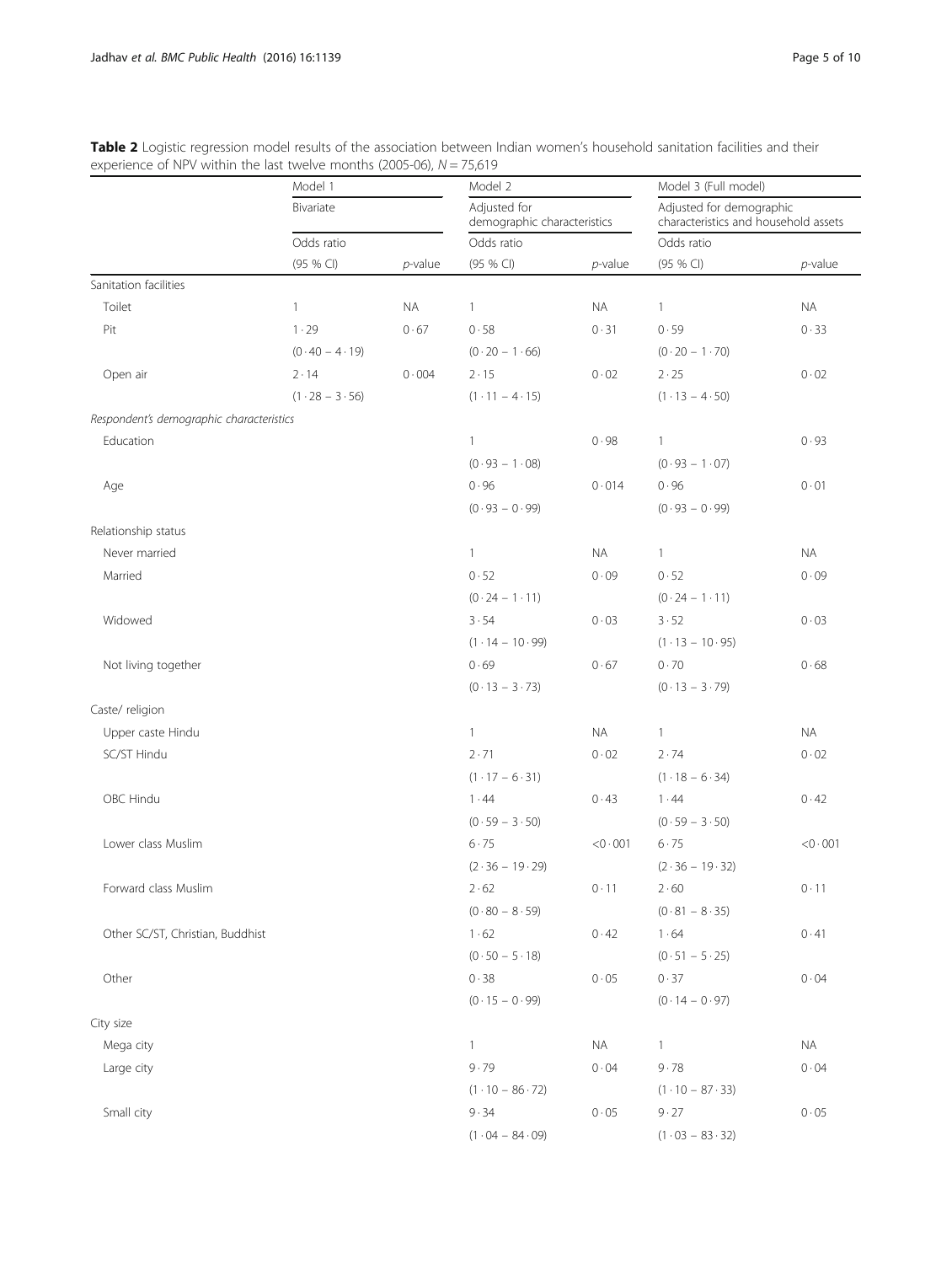| Large town               |                   |                   | $11 \cdot 28$       | 0.07              | $11 \cdot 16$       | 0.08              |
|--------------------------|-------------------|-------------------|---------------------|-------------------|---------------------|-------------------|
|                          |                   |                   | $(0.80 - 159.48)$   |                   | $(0.78 - 160.26)$   |                   |
| Small town               |                   |                   | 7.95                | 0.05              | 7.95                | 0.05              |
|                          |                   |                   | $(0.97 - 65.07)$    |                   | $(0.97 - 65.40)$    |                   |
| Rural                    |                   |                   | 7.46                | 0.06              | 7.55                | 0.06              |
|                          |                   |                   | $(0.93 - 59.77)$    |                   | $(0.95 - 60.31)$    |                   |
| Geographic region        |                   |                   |                     |                   |                     |                   |
| North                    |                   |                   | $\mathbf{1}$        | <b>NA</b>         | $\mathbf{1}$        | <b>NA</b>         |
| North-central            |                   |                   | 0.92                | 0.85              | 0.90                | 0.82              |
|                          |                   |                   | $(0.40 - 2.12)$     |                   | $(0.39 - 2.11)$     |                   |
| North-east               |                   |                   | 4.64                | 0.002             | 4.22                | 0.01              |
|                          |                   |                   | $(1.77 - 12.20)$    |                   | $(1.41 - 12.63)$    |                   |
| East                     |                   |                   | 0.98                | 0.97              | 0.90                | 0.81              |
|                          |                   |                   | $(0.42 - 2.30)$     |                   | $(0.38 - 2.14)$     |                   |
| West                     |                   |                   | 0.86                | 0.78              | 0.76                | 0.61              |
|                          |                   |                   | $(0.28 - 2.58)$     |                   | $(0.26 - 2.22)$     |                   |
| South                    |                   |                   | 0.60                | 0.34              | 0.58                | 0.30              |
|                          |                   |                   | $(0.22 - 1.69)$     |                   | $(0.21 - 1.60)$     |                   |
| Household assets         |                   |                   |                     |                   |                     |                   |
| Electricity in home      |                   |                   |                     |                   | 0.95                | 0.86              |
| Roof material            |                   |                   |                     |                   | $(0.51 - 1.75)$     |                   |
| Natural                  |                   |                   |                     |                   | $\mathbf{1}$        | NA                |
| Man-made, semi-permanent |                   |                   |                     |                   | 1.65                | $0\cdot 26$       |
|                          |                   |                   |                     |                   | $(0.69 - 3.93)$     |                   |
| Man-made, permanent      |                   |                   |                     |                   | 1.54                | 0.23              |
|                          |                   |                   |                     |                   | $(0.77 - 3.08)$     |                   |
| Constant                 | 0.001             | $<$ 0 $\cdot$ 001 | 0.0003              | $<$ 0 $\cdot$ 001 | 0.0002              | $<$ 0 $\cdot$ 001 |
|                          | $(0.001 - 0.001)$ |                   | $(0.00003 - 0.003)$ |                   | $(0.00002 - 0.003)$ |                   |

Table 2 Logistic regression model results of the association between Indian women's household sanitation facilities and their experience of NPV within the last twelve months (2005-06),  $N = 75.619$  (Continued)

Note. 95 % CI in parentheses

found no statistically significant difference in risk of NPSV among women using pits/latrines versus open defecation (analysis not shown).

The logistic regression model results shown for Model 1 of Table [2](#page-4-0) confirm a significant association between household sanitary facilities and NPSV. Compared to women who have access to a toilet in their household, Indian women who must open defecate have 2.14 times the risk of NPSV ( $p < .01$ ). The results for Model 2 – which includes the demographic, geographic, and socioeconomic factors – confirm the association is robust, though the strength of the association is slighted attenuated ( $p < .05$ ). The results for Model 3 – which adds in measures of household assets and infrastructure – also support the significant association between open defecation and NPSV. Analysis including interaction terms with demographic and socioeconomic correlates was not significant.

To put the magnitude of this association in perspective, Table [3](#page-6-0) presents the results of a parallel analysis of household sanitation facilities and young children's recent diarrhea (within two weeks preceding survey). Households that lack sanitary facilities have higher burdens of child diarrhea compared to households with a flushed toilet. We found that, compared to their peers who live in a house with a flush toilet, households using a pit/latrine or open defecation have 44 % and 27 % higher odds of having children with diarrheal disease, respectively. Although it is large and significant, the association between sanitation facilities and child diarrhea is only about one-fourth the size of the one between household sanitation facilities and NPSV, demonstrating the strength of the relationship with NPSV.

It is possible that Indian women who lack adequate household sanitation facilities share other traits that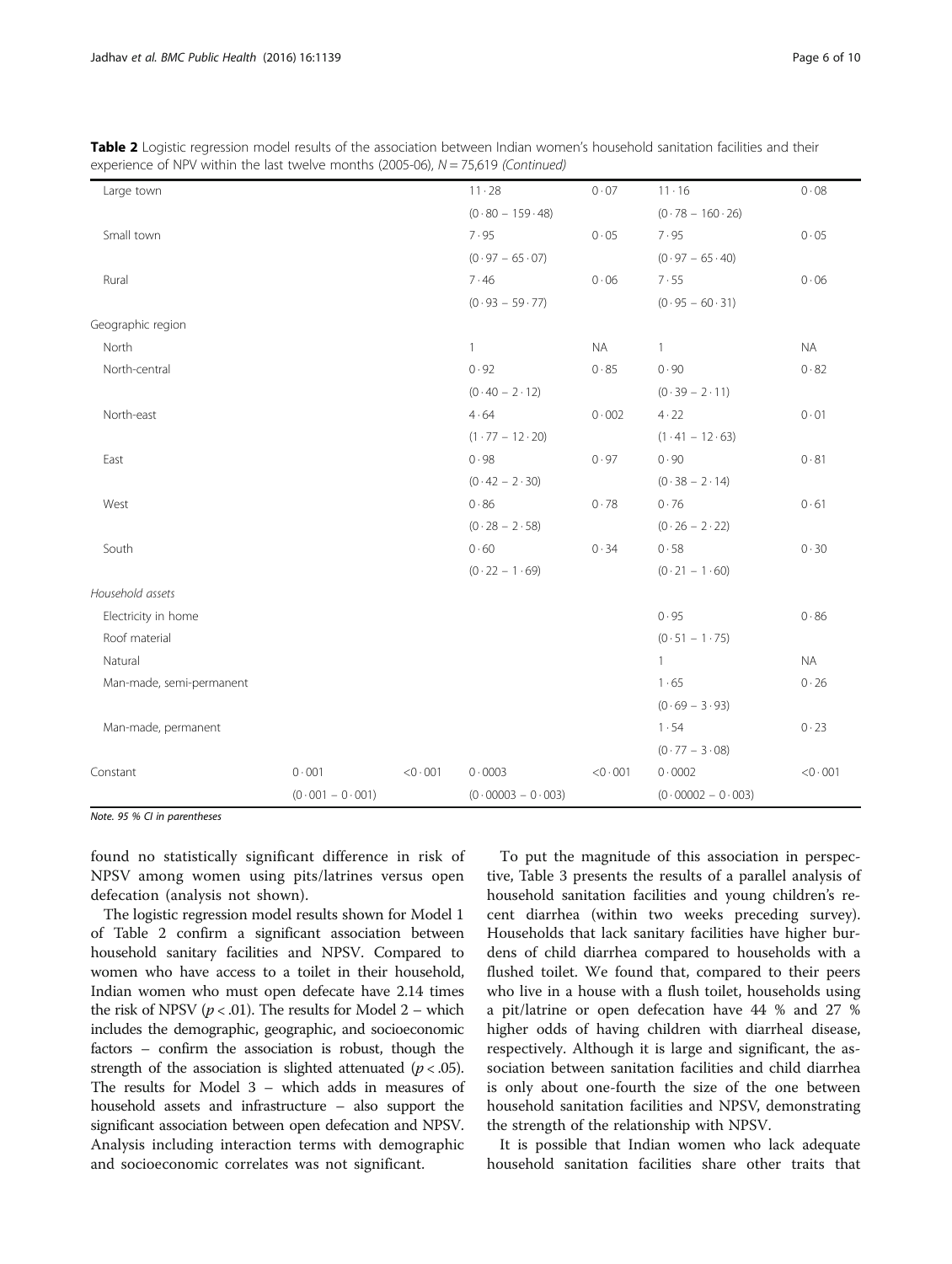|                                          | Odds ratio                  |                 |
|------------------------------------------|-----------------------------|-----------------|
|                                          | (95 % CI)                   | <i>p</i> -value |
| Sanitation facilities                    |                             |                 |
| Toilet                                   | 1                           | ΝA              |
| Pit                                      | 1.44                        | 0.01            |
|                                          | $(1 \cdot 11 - 1 \cdot 86)$ |                 |
| Open air                                 | 1.27                        | 0.004           |
|                                          | $(1.08 - 1.49)$             |                 |
| Respondent's demographic characteristics |                             |                 |
| Education                                | $1 \cdot 00$                | 0.87            |
|                                          | $(0.99 - 1.01)$             |                 |
| Age                                      | 0.97                        | < 0.001         |
|                                          | $(0.96 - 0.98)$             |                 |
| Relationship status                      |                             |                 |
| Never married                            | 1                           | ΝA              |
| Married                                  | 5.60                        | 0.01            |
|                                          | $(1.45 - 21.70)$            |                 |
| Widowed                                  | $3 \cdot 40$                | 0.12            |
|                                          | $(0.73 - 15.79)$            |                 |
| Not living together                      | 4.57                        | 0.06            |
|                                          | $(0.95 - 21.94)$            |                 |
| Caste/ religion                          |                             |                 |
| Upper caste Hindu                        | 1                           | ΝA              |
| SC/ST Hindu                              | $1 - 13$                    | 0.17            |
|                                          | $(0.95 - 1.35)$             |                 |
| OBC Hindu                                | 1.23                        | 0.02            |
|                                          | $(1.03 - 1.47)$             |                 |
| Lower class Muslim                       | 1.59                        | < 0.001         |
|                                          | $(1.23 - 2.05)$             |                 |
| Forward class Muslim                     | 1.40                        | 0.003           |
|                                          | $(1.12 - 1.76)$             |                 |
| Other SC/ST, Christian, Buddhist         | 1.48                        | 0.02            |
|                                          | $(1.06 - 2.05)$             |                 |
| Other                                    | 1.31                        | 0.08            |
|                                          | $(0.97 - 1.76)$             |                 |
| City size                                |                             |                 |
| Mega city                                | 1                           | ΝA              |
| Large city                               | $1 - 11$                    | 0.57            |
|                                          | $(0.78 - 1.58)$             |                 |
| Small city                               | 1.35                        | 0.09            |
|                                          | $(0.96 - 1.90)$             |                 |
| Large town                               | 1.77                        | 0.01            |
|                                          |                             |                 |

<span id="page-6-0"></span>Table 3 Logistic regression model results of the association between household sanitary facilities and diarrhea among children under age five within the two weeks preceding the survey in India (2005-06),  $N = 25,285$ 

| Table 3 Logistic regression model results of the association |  |
|--------------------------------------------------------------|--|
| between household sanitary facilities and diarrhea among     |  |
| children under age five within the two weeks preceding the   |  |
| survey in India (2005-06), N = 25,285 (Continued)            |  |

|                          | $(1.15 - 2.73)$ |           |
|--------------------------|-----------------|-----------|
| Small town               | 1.15            | 0.45      |
|                          | $(0.81 - 1.63)$ |           |
| Rural                    | 1.19            | 0.26      |
|                          | $(0.88 - 1.61)$ |           |
| Geographic region        |                 |           |
| North                    | 1               | <b>NA</b> |
| North-central            | 1.12            | 0.29      |
|                          | $(0.91 - 1.37)$ |           |
| North-east               | 0.89            | 0.44      |
|                          | $(0.65 - 1.21)$ |           |
| East                     | 0.89            | 0.27      |
|                          | $(0.72 - 1.10)$ |           |
| West                     | 1.13            | 0.30      |
|                          | $(0.90 - 1.43)$ |           |
| South                    | 0.59            | < 0.001   |
|                          | $(0.47 - 0.74)$ |           |
| Household assets         |                 |           |
| Electricity in home      | 1.08            | 0.34      |
| Roof material            | $(0.92 - 1.26)$ |           |
| Natural                  | 1               | <b>NA</b> |
| Man-made, semi-permanent | 0.89            | 0.31      |
|                          | $(0.72 - 1.11)$ |           |
| Man-made, permanent      | 1.05            | 0.59      |
|                          | $(0.89 - 1.23)$ |           |
| Constant                 | 0.03            | < 0.001   |
|                          | $(0.01 - 0.14)$ |           |

## Note. 95 % CI in parentheses

drive their higher risk of both living in a household without sanitary facilities and sexual violence. If this is the case, we expect there to be a comparable association between household sanitary facilities and IPSV within the prior year (Table [4\)](#page-7-0). That is, a significant association between household sanitation facilities and IPSV—two factors not theoretically related—would suggest that our sanitation-NPSV results are likely due to some unmeasured characteristics or processes. We find no evidence that open defecation is significantly associated with an elevated risk of IPSV, lending support to the conclusion that open defecation places women at uniquely higher risk of one type of sexual violence: non-partner.

# **Discussion**

The separate issues of household sanitation and women's risk of sexual violence in India have received substantial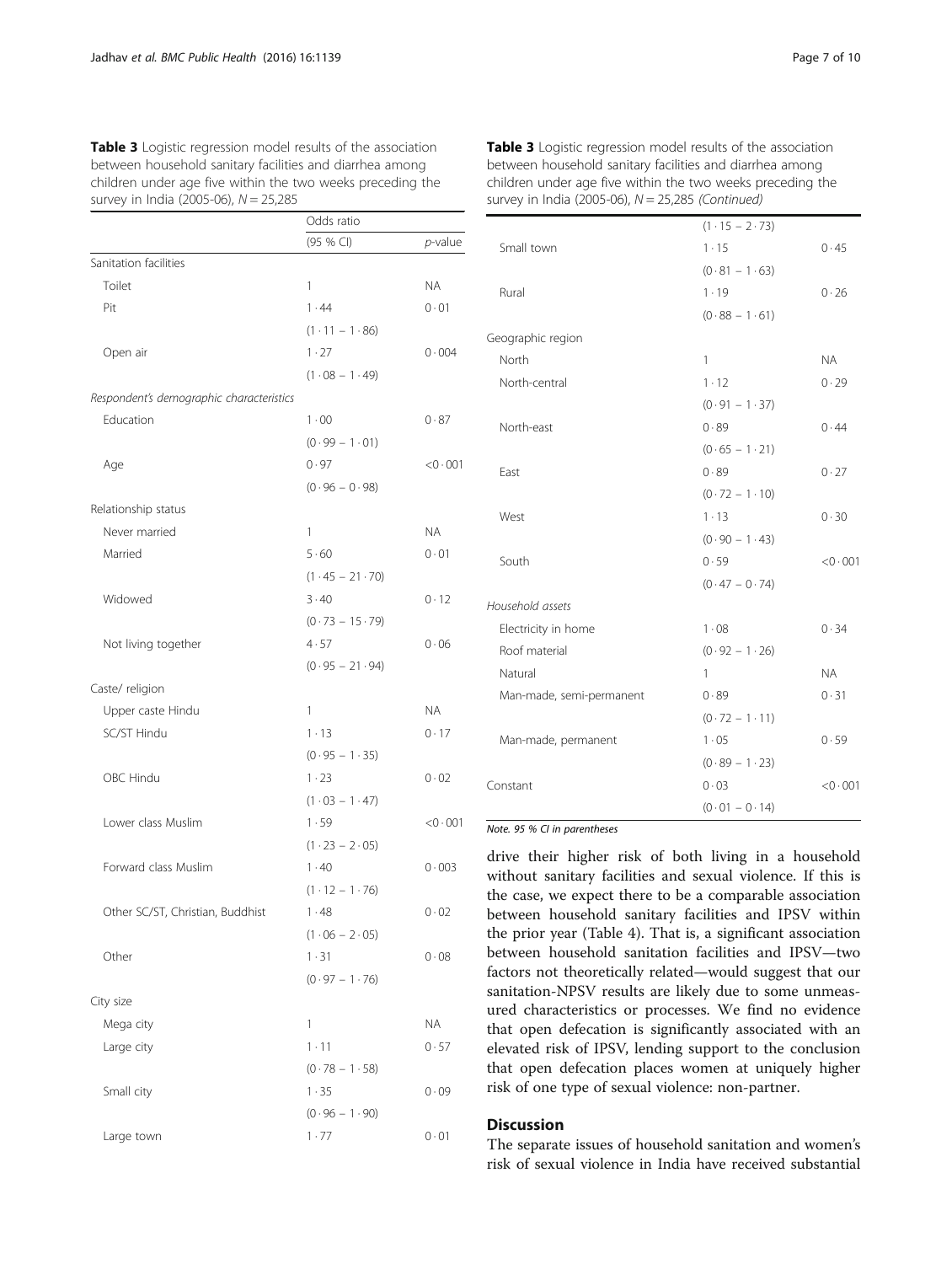<span id="page-7-0"></span>

| <b>Table 4</b> Logistic regression model results of the association |
|---------------------------------------------------------------------|
| between household sanitary facilities and IPV within the            |
| 12 months preceding the survey in India (2005-06), $N = 58,584$     |

|                                          | Adjusted for demographic<br>and partner characteristics,<br>and household assets |            |  |
|------------------------------------------|----------------------------------------------------------------------------------|------------|--|
|                                          | Odds ratio (95 % CI)                                                             | $p$ -value |  |
| Sanitation facilities                    |                                                                                  |            |  |
| Toilet                                   | 1                                                                                | <b>NA</b>  |  |
| Pit                                      | 0.79                                                                             | 0.032      |  |
|                                          | $(0.63 - 0.98)$                                                                  |            |  |
| Open air                                 | 1.00                                                                             | 0.966      |  |
|                                          | $(0.85 - 1.18)$                                                                  |            |  |
| Respondent's demographic characteristics |                                                                                  |            |  |
| Education                                | 0.96                                                                             | < 0.001    |  |
|                                          | $(0.95-0.98)$                                                                    |            |  |
| Age                                      | 0.96                                                                             | < 0.001    |  |
|                                          | $(0.95-0.98)$                                                                    |            |  |
| Caste/religion                           |                                                                                  |            |  |
| Upper Caste Hindu                        | 1                                                                                | NA.        |  |
| SC/ST Hindu                              | 1.08                                                                             | 0.368      |  |
|                                          | $(0.92 - 1.26)$                                                                  |            |  |
| OBC Hindu                                | 0.98                                                                             | 0.841      |  |
|                                          | $(0.84 - 1.16)$                                                                  |            |  |
| Lower class Muslim                       | 0.74                                                                             | 0.045      |  |
|                                          | $(0.56 - 0.99)$                                                                  |            |  |
| Forward class Muslim                     | 1.41                                                                             | 0.004      |  |
|                                          | $(1.11-1.78)$                                                                    |            |  |
| Other SC/ST, Christian, Buddhist         | 0.72                                                                             | 0.069      |  |
|                                          | $(0.51 - 1.03)$                                                                  |            |  |
| Other                                    | 0.64                                                                             | 0.010      |  |
|                                          | $(0.45 - 0.90)$                                                                  |            |  |
| City size                                |                                                                                  |            |  |
| Mega city                                | 1                                                                                |            |  |
| Large city                               | 2.51                                                                             | < 0.001    |  |
|                                          | $(1.68 - 3.76)$                                                                  |            |  |
| Small city                               | 1.87                                                                             | 0.002      |  |
|                                          | $(1.25 - 2.80)$                                                                  |            |  |
| Large town                               | $4 \cdot 14$                                                                     | < 0.001    |  |
|                                          | $(2.62 - 6.55)$                                                                  |            |  |
| Small town                               | 1.96                                                                             | 0.001      |  |
|                                          | $(1.30-2.96)$                                                                    |            |  |
| Rural                                    | $2 \cdot 20$                                                                     | < 0.001    |  |
|                                          | $(1.55-3.14)$                                                                    |            |  |
| Geographic region                        |                                                                                  |            |  |
| North                                    | 1                                                                                |            |  |
|                                          |                                                                                  |            |  |

Table 4 Logistic regression model results of the association between household sanitary facilities and IPV within the 12 months preceding the survey in India (2005-06),  $N = 58,584$ (Continued)

| North-central                      | 0.83             | 0.120             |
|------------------------------------|------------------|-------------------|
|                                    | $(0.66 - 1.05)$  |                   |
| North-east                         | $1 - 18$         | 0.260             |
|                                    | $(0.88 - 1.58)$  |                   |
| East                               | 1.25             | 0.055             |
|                                    | $(1.00-1.58)$    |                   |
| West                               | 0.27             | < 0.001           |
|                                    | $(0.20 - 0.36)$  |                   |
| South                              | 0.31             | < 0.001           |
|                                    | $(0.24 - 0.40)$  |                   |
| Partner and couple characteristics |                  |                   |
| Education                          | 0.98             | < 0.001           |
|                                    | $(0.96 - 0.99)$  |                   |
| Age                                | $1 \cdot 00$     | 0.854             |
|                                    | $(0.99 - 1.01)$  |                   |
| Fertility                          | 1.04             | 0.016             |
|                                    | $(1.01 - 1.07)$  |                   |
| Husband does not live at home      | 1.07             | 0.520             |
|                                    | $(0.88 - 1.29)$  |                   |
| Household assets                   |                  |                   |
| Electricity in home                | 0.96             | 0.595             |
|                                    | $(0.84 - 1.10)$  |                   |
| Roof material                      |                  |                   |
| Natural                            | 1                |                   |
| Man-made, semi-permanent           | 0.96             | $<$ 0 $\cdot$ 001 |
|                                    | $(0.81 - 1.14)$  |                   |
| Man-made, permanent                | 0.95             | 0.448             |
|                                    | $(0.82 - 1.09)$  |                   |
| Constant                           | 0.19             | < 0.001           |
|                                    | $(0.000 - 0.12)$ |                   |

Note. 95 % CI in parentheses

attention from both scholars and policymakers in recent years [\[11](#page-8-0), [16](#page-9-0)]. However, little research has asked whether the two issues are linked. Reliable statistics on NPSV are likely to be downward biased due to underreporting, particularly in the South Asian context, however, a systematic review found that 3.3 % of women in India and Bangladesh reported this type of violence – distinct from IPSV [\[17](#page-9-0)]. Non-profits dedicated to improving sanitation and water projects around the world have begun to include gender and violence components in their agenda [[18](#page-9-0), [19](#page-9-0)]. Though this suggests an increasing awareness of the link between NPSV and household sanitation, much more empirical research is needed on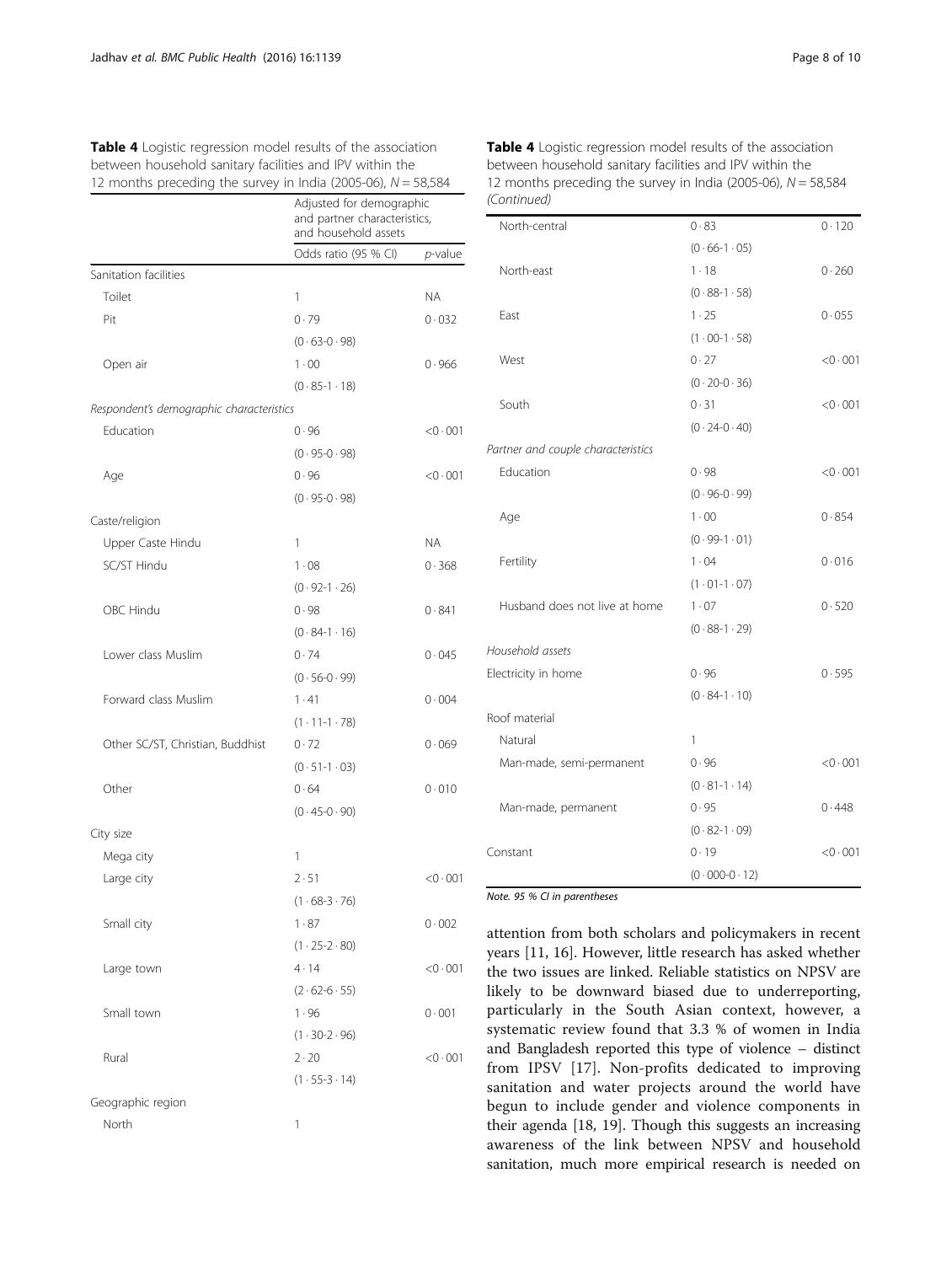<span id="page-8-0"></span>this topic. Additionally, improving a household's sanitary conditions is not necessarily the solution to minimizing NPSV. Studies have shown that about 50 % of toilets built by Indian governmental programs are not used for their intended purpose [4, [20](#page-9-0)], and at least one study suggests that in North India, many people prefer open defecation to toilet use [[21](#page-9-0)]. For toilets to protect women against NPSV, they must be used in place of open defecation. Improving the social acceptability of toilet use is thus imperative, and our study provides concrete evidence of immediate incentives for behavioral change. Our study is the first to quantify the relationship between sanitation facilities and NPSV in India and confirms the relevance of household sanitation facilities for women's safety as well as children's health.

Our study has some limitations. First, the data we use are from 2005-06, which unfortunately, are the most recent available data from India. Given the attention this topic has received and the fact that a new wave of data will not be available for at least another two years, we believe it is important to disseminate this information now, and that the new wave of data will only further confirm our findings. Second, we cannot assess a direct causal linkage between NPSV and toilet facilities because our data are cross-sectional; however, we establish temporal ordering by restricting our measures of NPSV in the last year among women who have resided in their current home for one year or more. Finally, we recognize that the intent of the DHS data collection was not to focus on domestic violence or sanitation, but are modules included in the survey. Thus the types of questions asked in these modules were limited in scope and depth, thus we are unable to ascertain detailed circumstances and consequences of NPSV.

# Conclusion

Our results, which suggest that women who use open defecation have twice the odds of NPSV than women who use household toilets, indicate that infrastructure improvements can provide women with some level of protection against NPSV. Our findings provide further rationale for NGOs and the Indian government to expand sanitation programs, and raise new questions about the potentially protective role of sanitation facilities in other contexts beyond India.

#### Abbreviations

IPSV: Intimate partner sexual violence; MDG: Millennium development goals; NFHS: National family health survey; NPSV: Non partner sexual violence; SBM: Swachh Bharat Mission; TSC: Total sanitation campaign

#### Acknowledgements

Not applicable.

#### Funding

This research was supported in part by a NIA training grant to the Population Studies Center at the University of Michigan (T32 AG000221)

where AJ and AW are postdoctoral research fellows. The role of this funding source was limited to training, and had no bearing on any aspect of the study.

#### Availability of data and materials

The datasets generated and/or analyzed during the current study are available in the Demographic and Health Survey repository, which are available after a short registration process at [\[http://dhsprogram.com/](http://dhsprogram.com/data/new-user-registration.cfm%5D14) [data/new-user-registration.cfm\]](http://dhsprogram.com/data/new-user-registration.cfm%5D14)<sup>14</sup>

#### Authors' contributions

AJ conceived of the study, and AW and ESG helped conceptualize it further. AW conducted the data analysis with inputs from AJ and ESG. AW wrote the methods section, ESG wrote the results section, and AJ wrote the Introduction and Discussion. All authors contributed equally to writing and editing all sections of the paper.

#### Competing interests

The authors declare that they have no competing interests.

#### Consent for publication

Not applicable.

#### Ethics approval and consent to participate

We used publicly available secondary data for these analyses, thus did not require additional ethics approval or consent to participate. The data come from the Demographic and Health Surveys, the protocols of which have been reviewed and approved by the ICF International Institutional Review Board, in addition to IRB approval within India at the International Institute for Population Sciences.

#### Author details

<sup>1</sup>University of Michigan, 426 Thompson St, Ann Arbor, MI 48104, USA <sup>2</sup>University of Southern California, 851 Downey Way, Los Angeles, CA 90089 USA.

### Received: 9 March 2016 Accepted: 1 November 2016 Published online: 08 November 2016

#### References

- 1. WHO/UNICEF, Progress on sanitation and drinking water 2015 update and MDG assessment. 2015. [http://www.who.int/water\\_sanitation\\_health/](http://www.who.int/water_sanitation_health/monitoring/jmp-2015-update/en/) [monitoring/jmp-2015-update/en/](http://www.who.int/water_sanitation_health/monitoring/jmp-2015-update/en/). Accessed November 12 2015.
- 2. Kapur, A. and S. Iyer, Swachh Bharat Mission SBM (Gramin) Budget Briefs 2015-16. Budget Briefs, 2015;7(5):1-9.
- 3. Travasso, C., India is set to miss millennium development goal for improving sanitation. BMJ, 2014;348:3764.
- 4. Mara D, et al. Sanitation and health. PLoS Med. 2010;7(11):1359.
- 5. Patil, S.R., et al., The Effect of India's Total Sanitation Campaign on Defecation Behaviors and Child Health in Rural Madhya Pradesh: A Cluster Randomized Controlled Trial. PLoS Med, 2014;11(8):1-16.
- 6. McCarthy, J., How A Lack Of Toilets Puts India's Women At Risk Of Assault, in NPR News. New Delhi, India. [http://www.npr.org/sections/parallels/2014/06/](http://www.npr.org/sections/parallels/2014/06/09/319529037/indias-rape-uproar-ignites-demand-to-end-open-defecation) [09/319529037/indias-rape-uproar-ignites-demand-to-end-open-defecation.](http://www.npr.org/sections/parallels/2014/06/09/319529037/indias-rape-uproar-ignites-demand-to-end-open-defecation) Accessed July 25 2015.
- 7. Lennon S. In: WaterAid, editor. Fear and anger: Perceptions of risks related to seuxal violence against women linked to water and sanitation in Delhi, India. London: Sanitation and Hygiene Applied Research for Equity; 2011.
- 8. Mader P. Attempting the production of public goods through microfinance the case of water and sanitation. J Infrastructure Dev. 2011;3(2):153–70.
- Corburn, J. and C. Hildebrand, Slum Sanitation and the Social Determinants of Women's Health in Nairobi, Kenya. J Environ Public Health, 2015;2015:1-7.
- 10. Fiasorgbor DA. Water and sanitation situation in Nima and Teshie, Greater Accra Region of Ghana. J Toxicol Environ Health Sci. 2013;5(2):23–8.
- 11. Sahoo KC, et al. Sanitation-related psychosocial stress: A grounded theory study of women across the life-course in Odisha, India. Soc Sci Med. 2015;139:80–9.
- 12. Winter, S.C. and F. Barchi. Access to sanitation and violence against women: evidence from Demographic Health Survey (DHS) data in Kenya. Int J Environ Health Res. 2016;26(3):291-305.